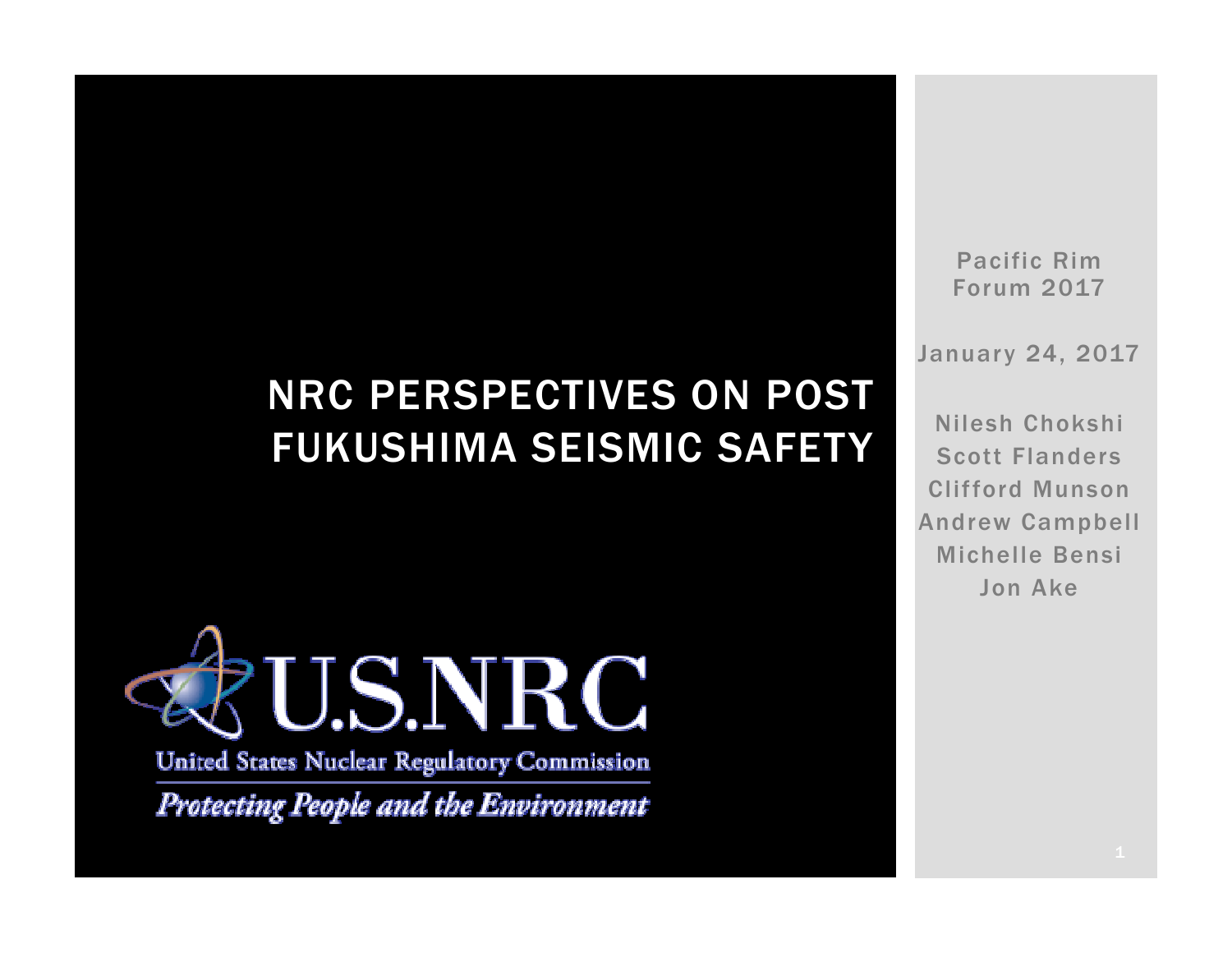

# SUMMARY OF TIER 1 REGULATORY ACTIONS

- • Orders (issued March 2012)
	- Mitigation strategies for external events



г

Ш

on<br>U<br>OFF

- Containment venting system for Mark I and II containments
- Spent fuel pool water level instrumentation
- • Request for Information (issued March 2012)
	- Seismic and flooding walkdowns
	- Seismic and flooding hazard reevaluations
	- Emergency Preparedness staffing and communications
- $\bullet$  Rulemakings (ongoing)
	- Station Blackout Mitigation Strategies (SBOMS)



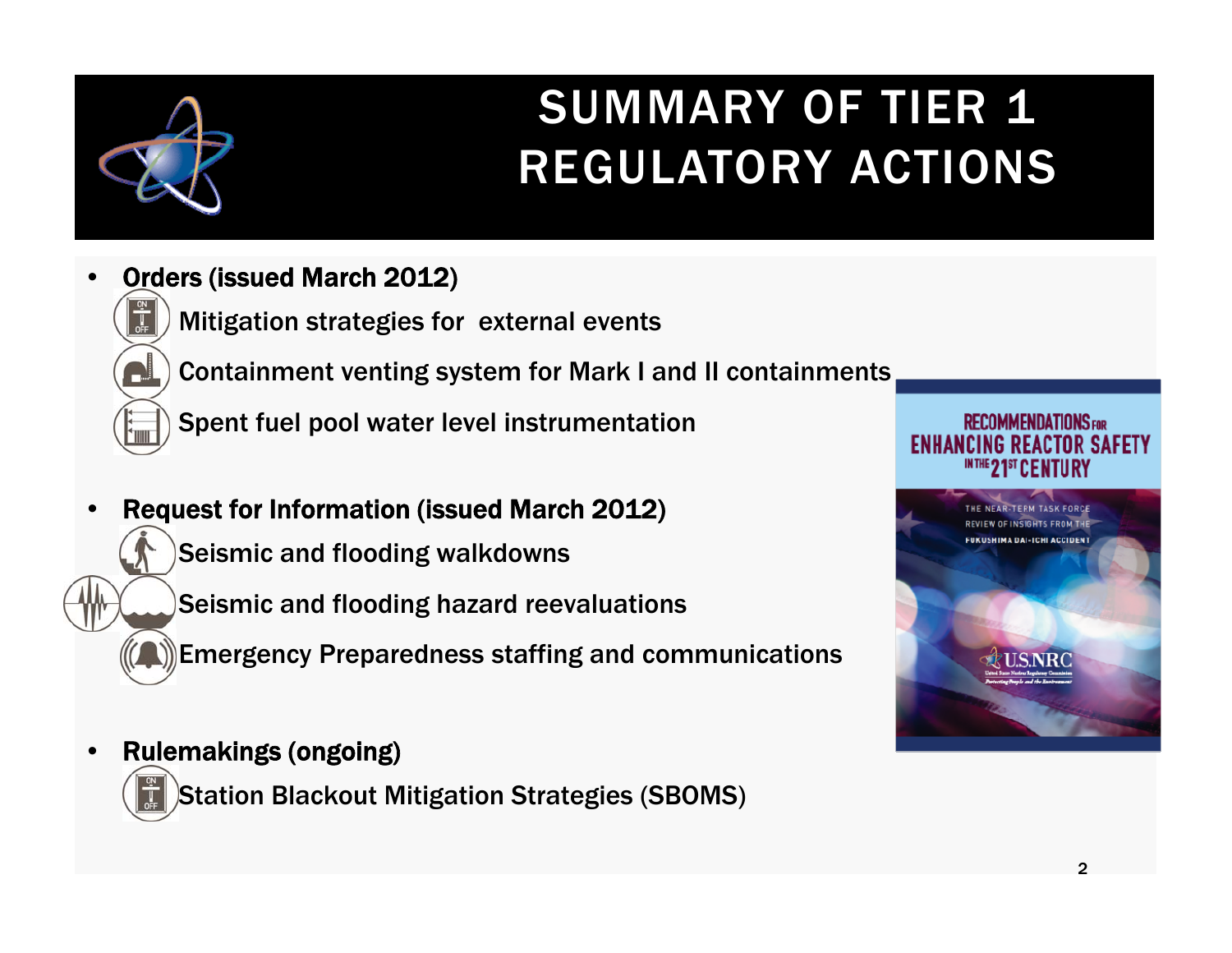### KEY ELEMENTS OFDIVERSE AND FLEXIBLE COPING STRATEGIES (FLEX)

Added capacity to deal with the station blackout and loss of access to ultimate heat sink for extended period of time for extreme external events – three Phases

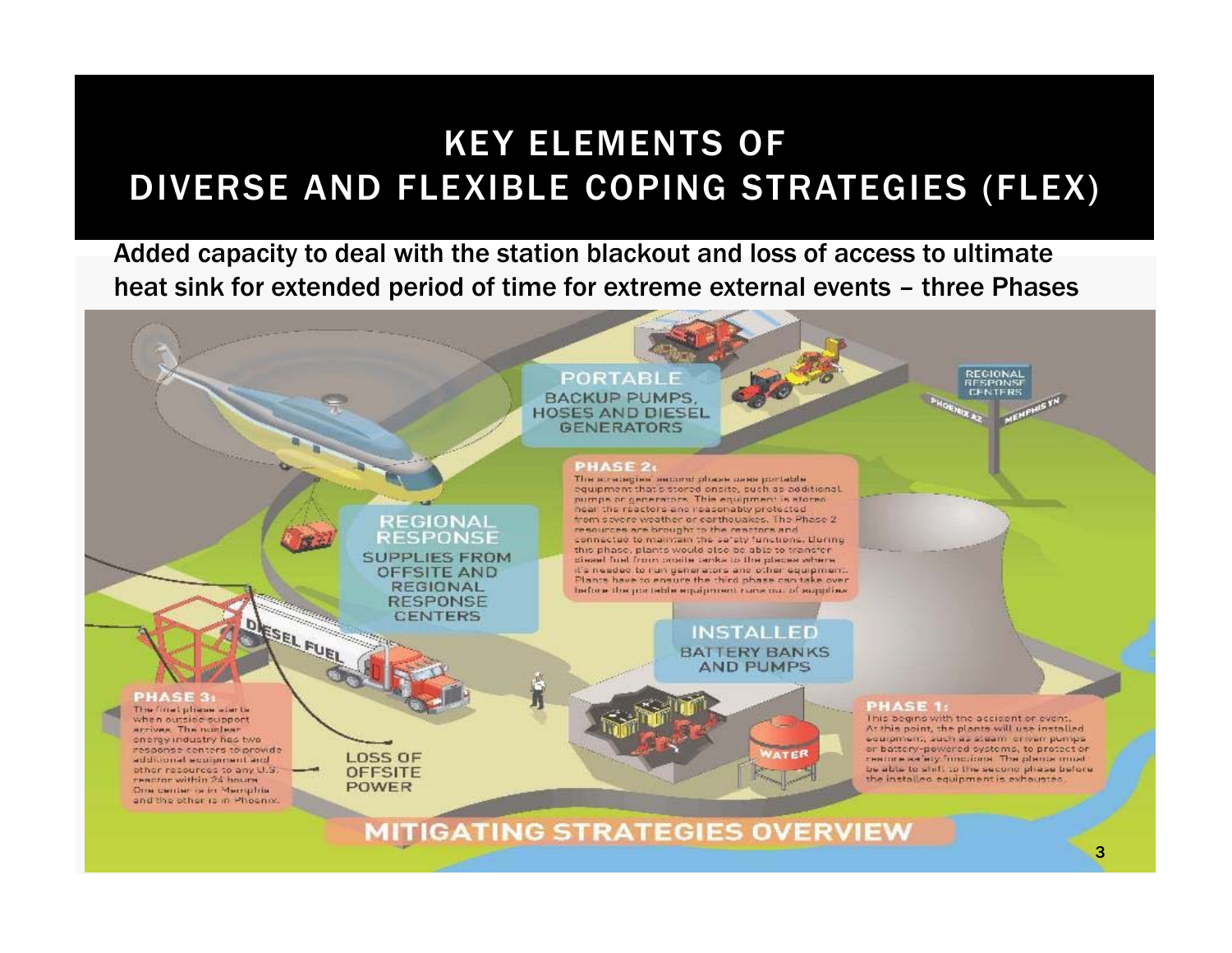

4

# NTTF RECOMMENDATION 2

#### **Recommendation 2**

The Task Force recommends that the NRC require licensees to reevaluate and upgrade as necessary the design-basis seismic and flooding protection of SSCs for each operating reactor.

The Task Force recommends that the Commission direct the following actions to ensure adequate protection from natural phenomena, consistent with the current state of knowledge and analytical methods. These should be undertaken to prevent fuel damage and to ensure containment and spent fuel pool integrity:

- 2.1 Order licensees to reevaluate the seismic and flooding hazards at their sites against current NRC requirements and guidance, and if necessary, update the design basis and SSCs important to safety to protect against the updated hazards.
- 2.2 Initiate rulemaking to require licensees to confirm seismic hazards and flooding hazards every 10 years and address any new and significant information. If necessary, update the design basis for SSCs important to safety to protect against the updated hazards.
- 2.3 Order licensees to perform seismic and flood protection walkdowns to identify and address plant-specific vulnerabilities and verify the adequacy of monitoring and maintenance for protection features such as watertight barriers and seals in the interim period until longer term actions are completed to update the design basis for external events.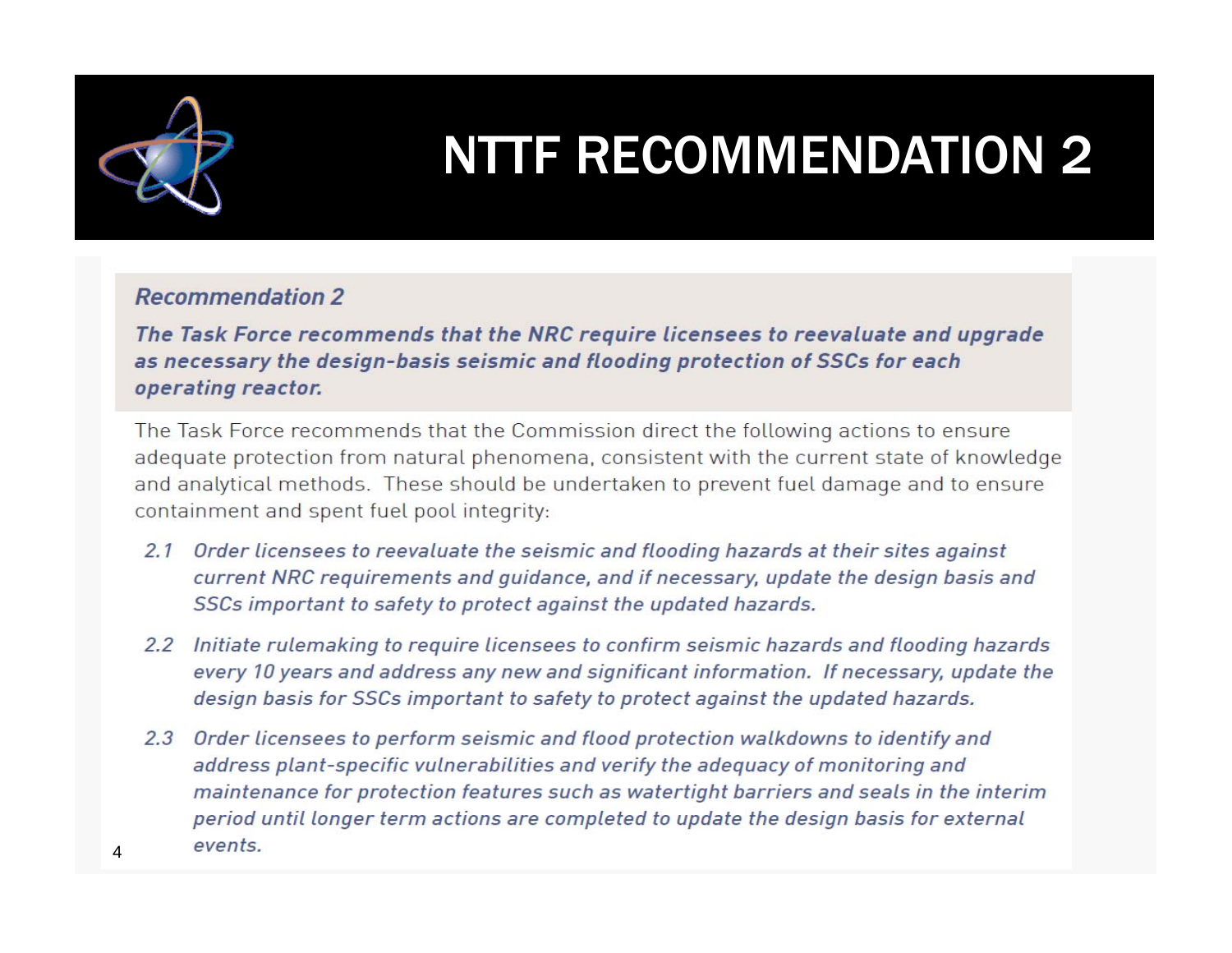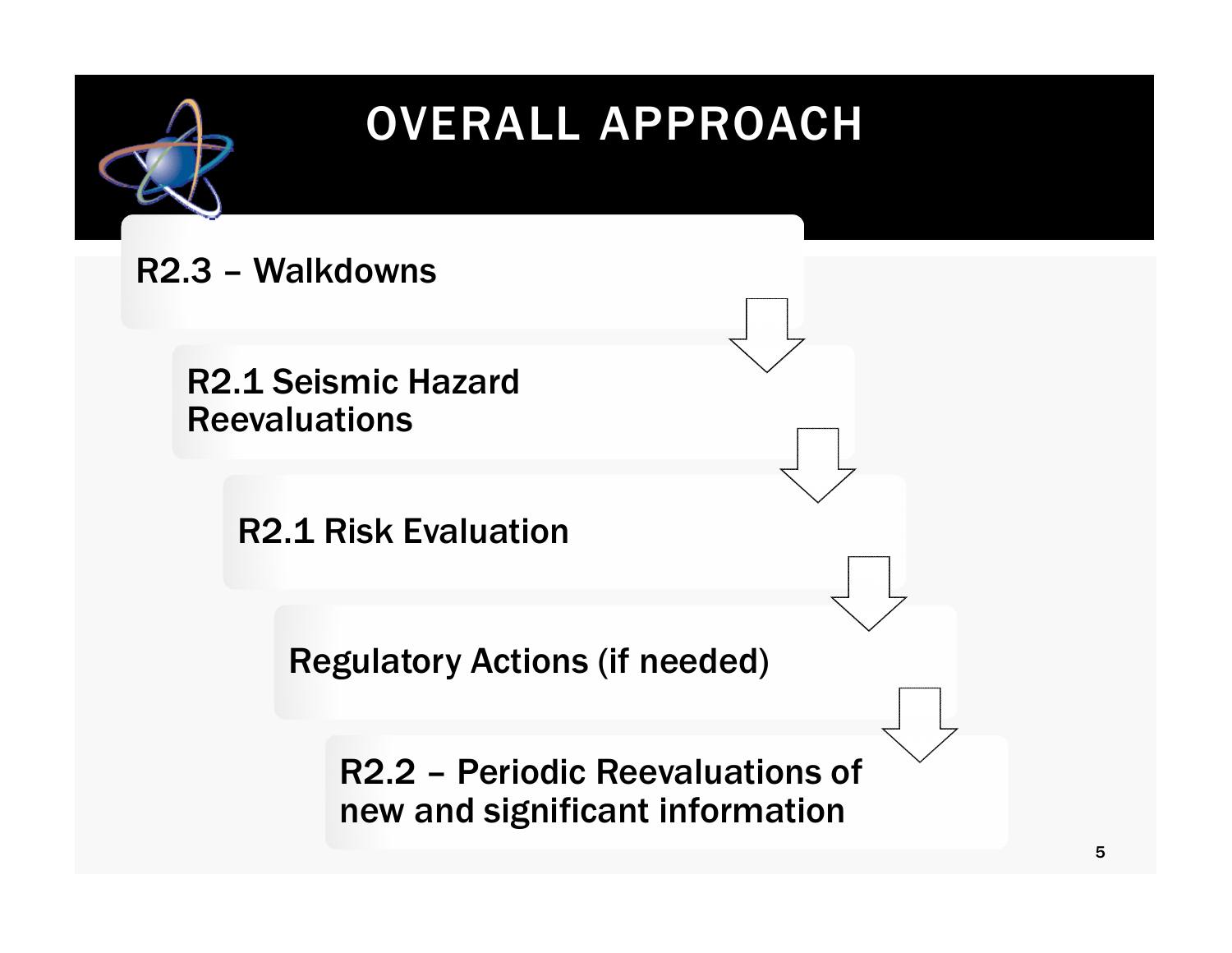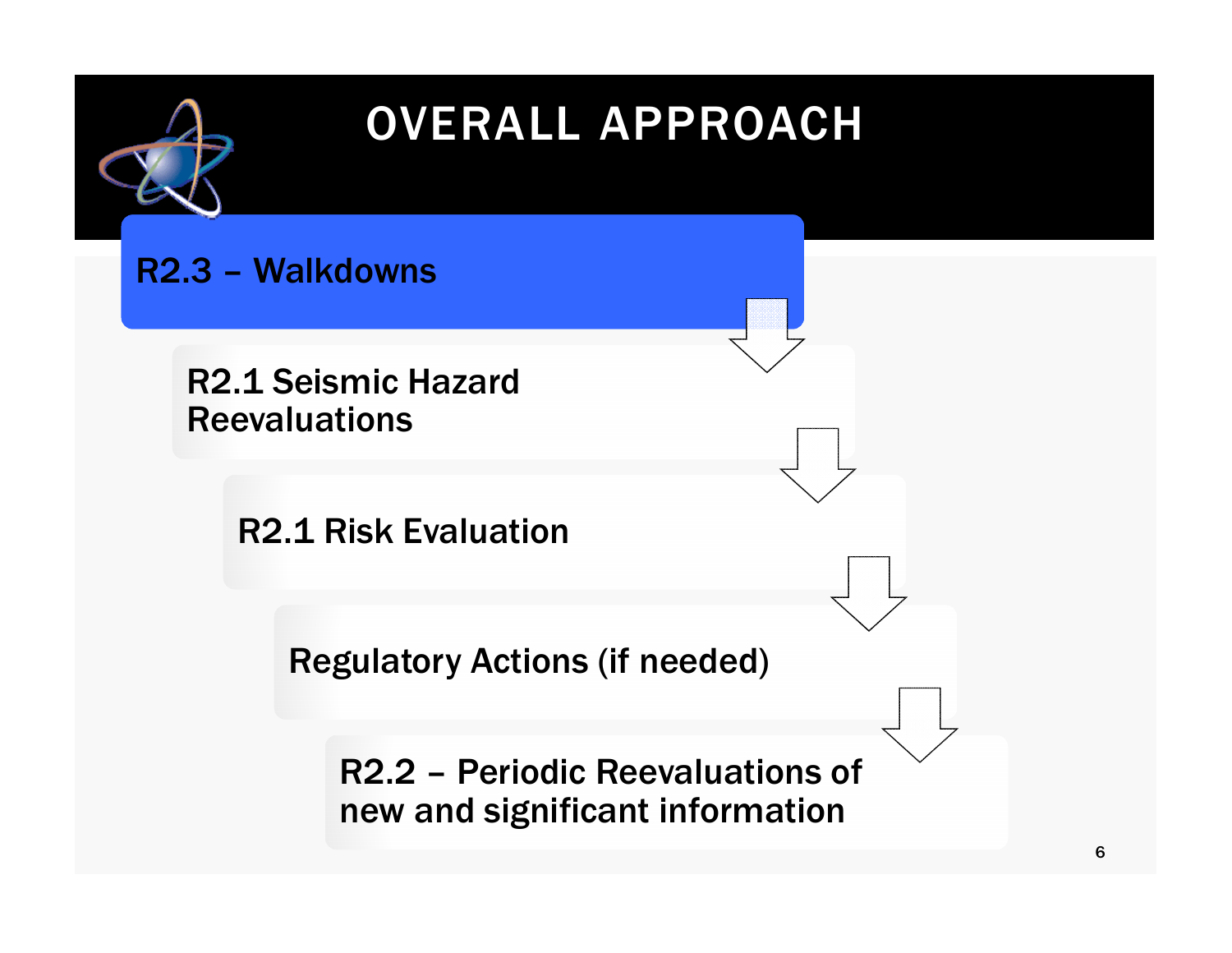

# INSIGHTS FROM SEISMIC WALKDOWNS

- Licensee plant walkdowns complete (November 2012)
- $\bullet$  Issues are being addressed through licensee Corrective Action Programs and the NRC's Reactor Oversight Process. Potential issues identified include:
	- Minor anchorage issues
	- Spatial interaction issues
	- Housekeeping issues
- NRC staff assessments have been issued for all plants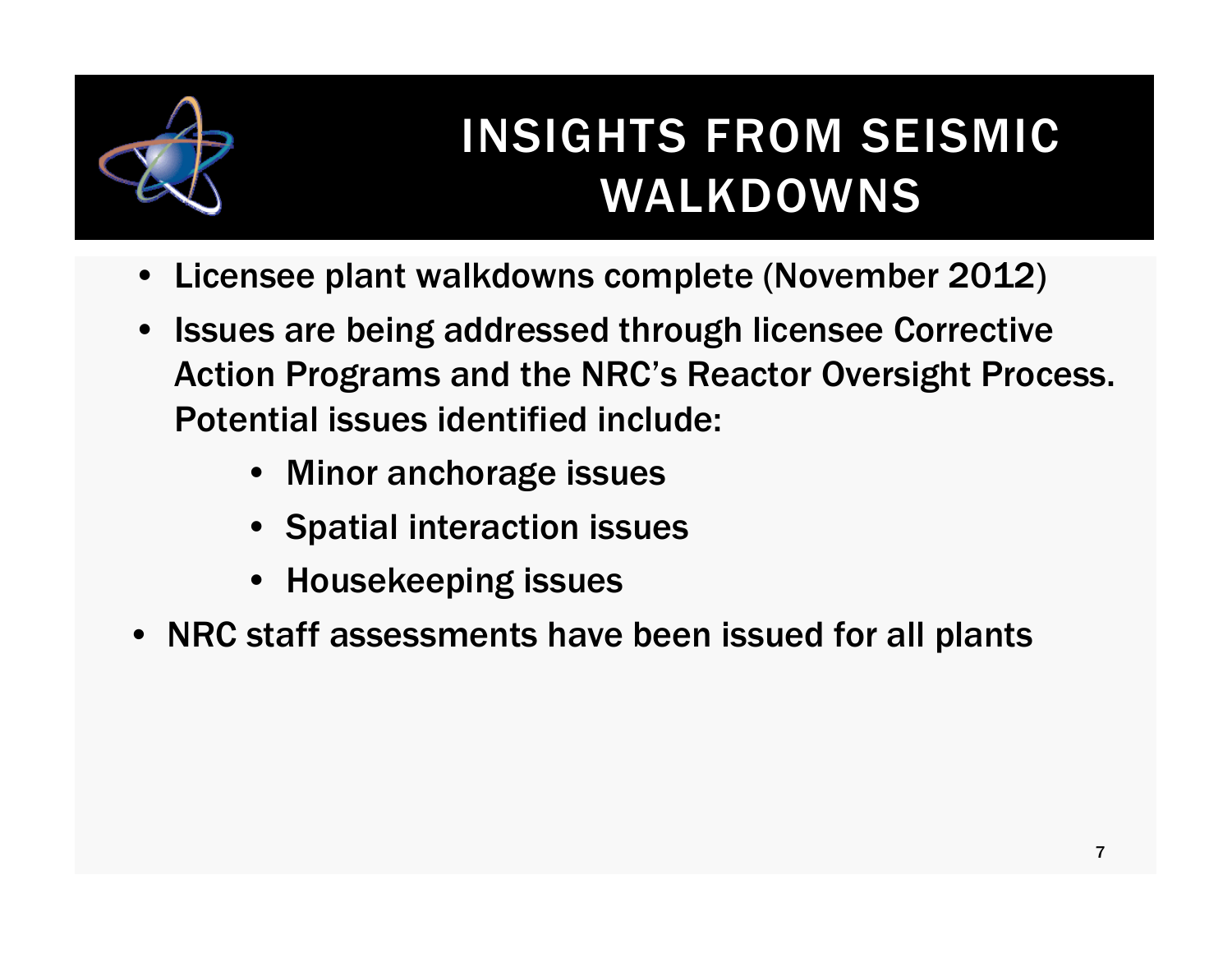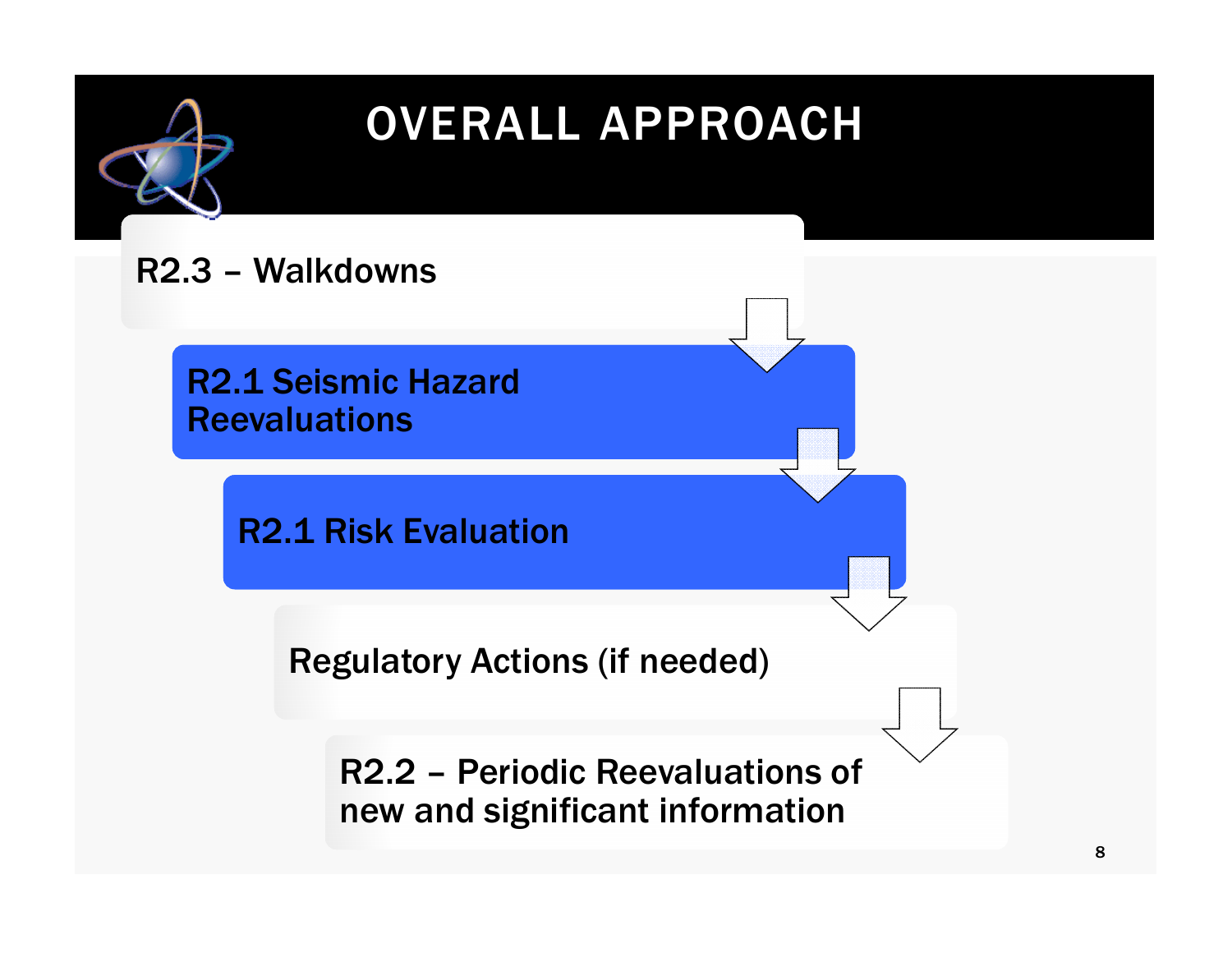## OVERALL APPROACH FOR 2.1 REEVALUATIONS

- Use current day NRC methods to develop probabilistic seismic hazard and a Ground Motion Response Spectrum (GMRS) at each nuclear power plant
- Plants with GMRS > SSE "**Screen In**" for
	- **Interim Evaluation**
	- Expedited Seismic Evaluation Program
	- Seismic Risk Evaluations
- Screening approach specified in Industry Screening, Prioritization, and Implementation (**SPID**) Guidance
- ■SPID provides detailed guidance for
	- Development of GMRS
	- Seismic Risk Evaluations & Limited Scope Evaluations (high frequency, spent fuel pool)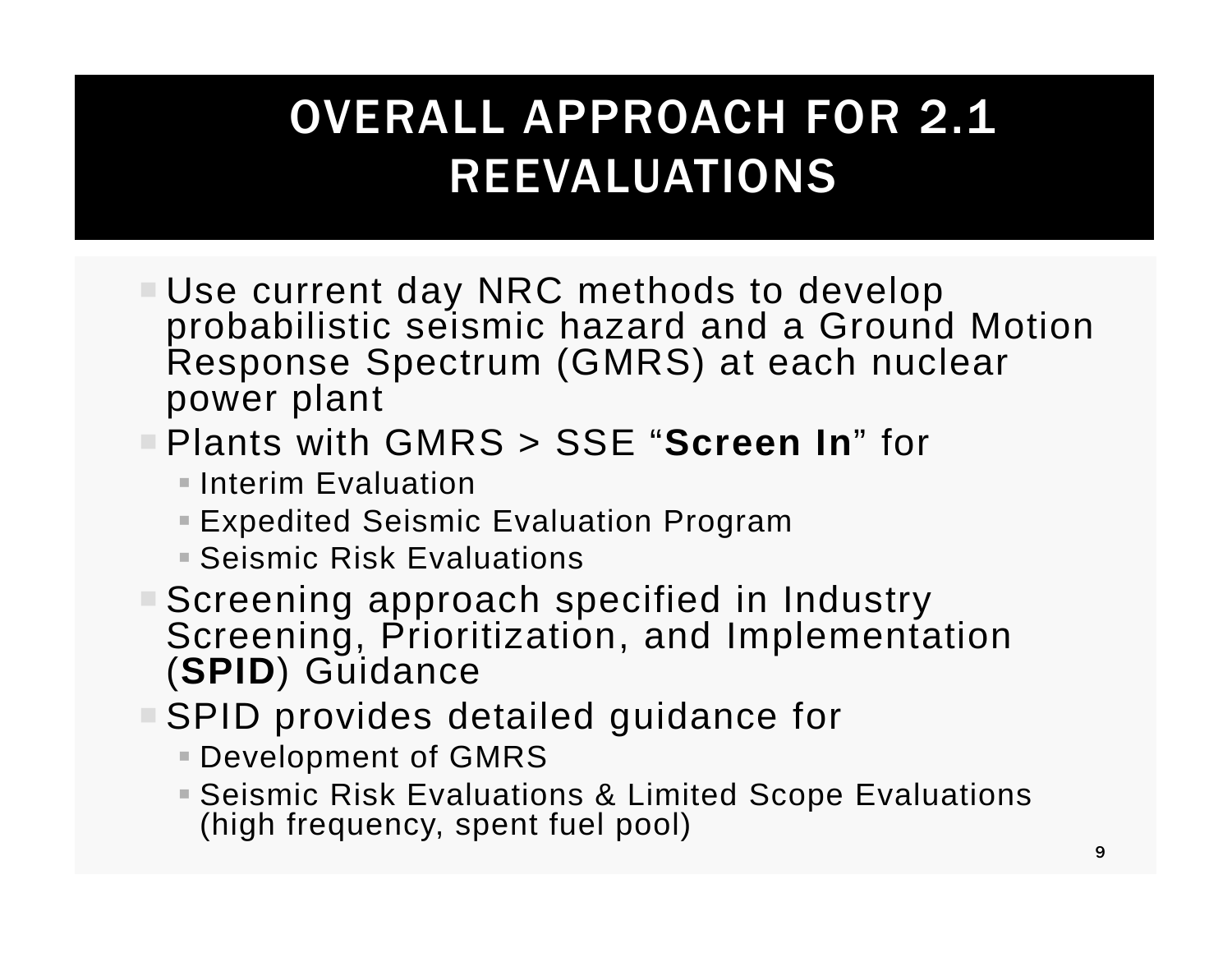# Examples of Priority Groups 1 & 2



#### **10 Group 1**

**Plants 10 Group 2 Plants**

Currently, 16 CEUS plants and 2 Western plants are performing SPRAs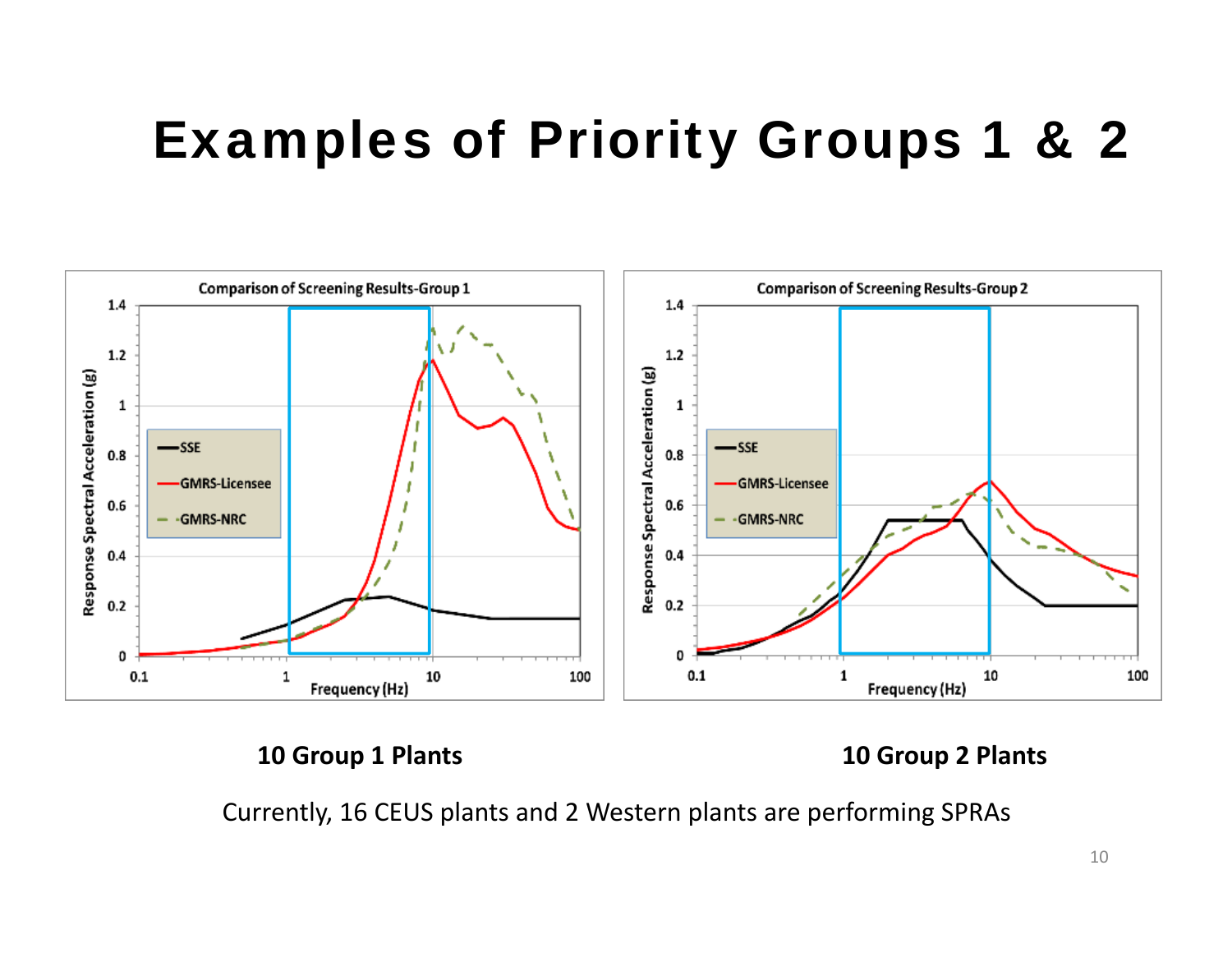# Examples of Priority Group 3 and Conditional-In



**12‐13 Group 3 Plants**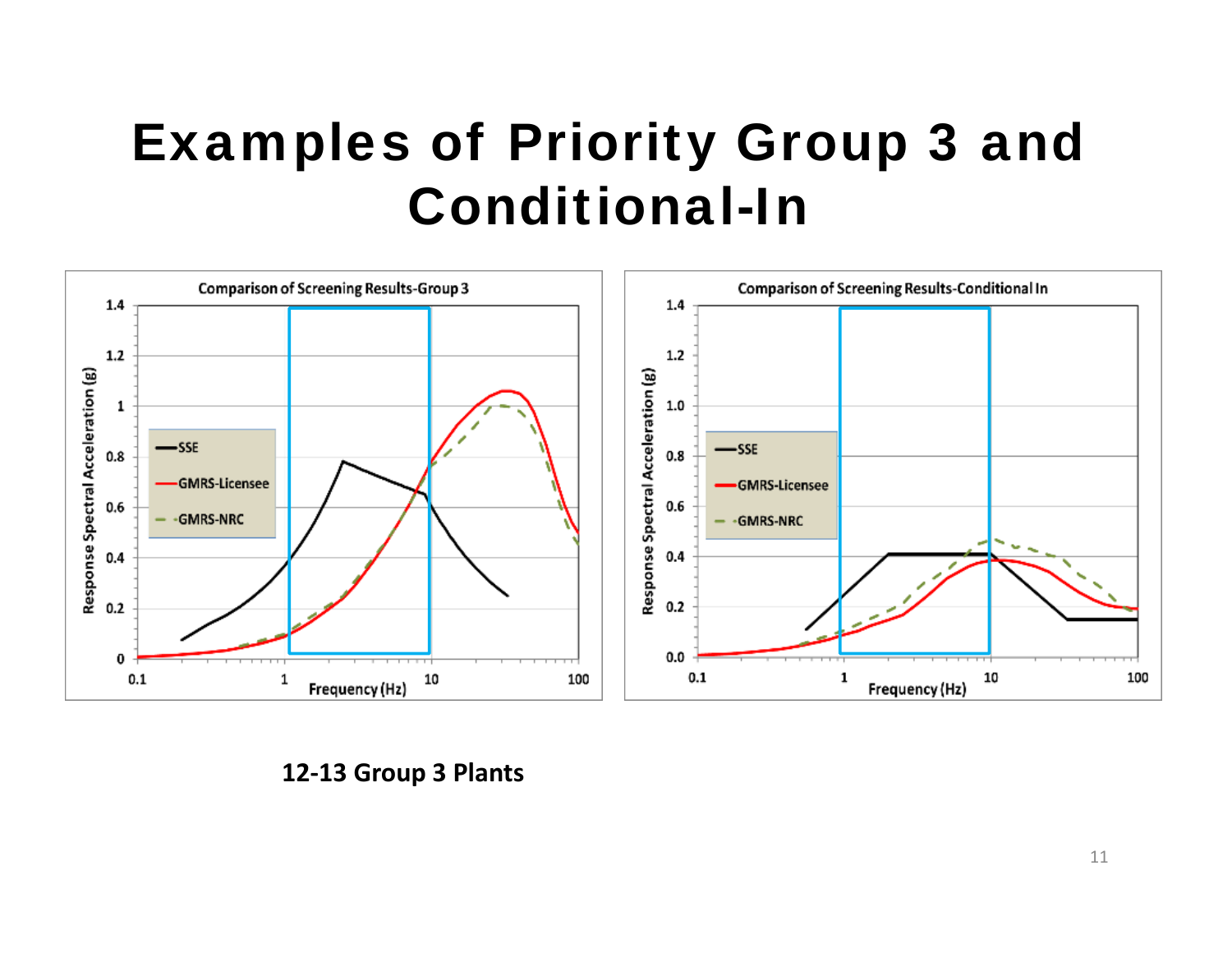# Status of Seismic Hazard and Risk Evaluations



**Hazard Analyses**

**Enhanced Interim Actions**

**Risk Evaluations**

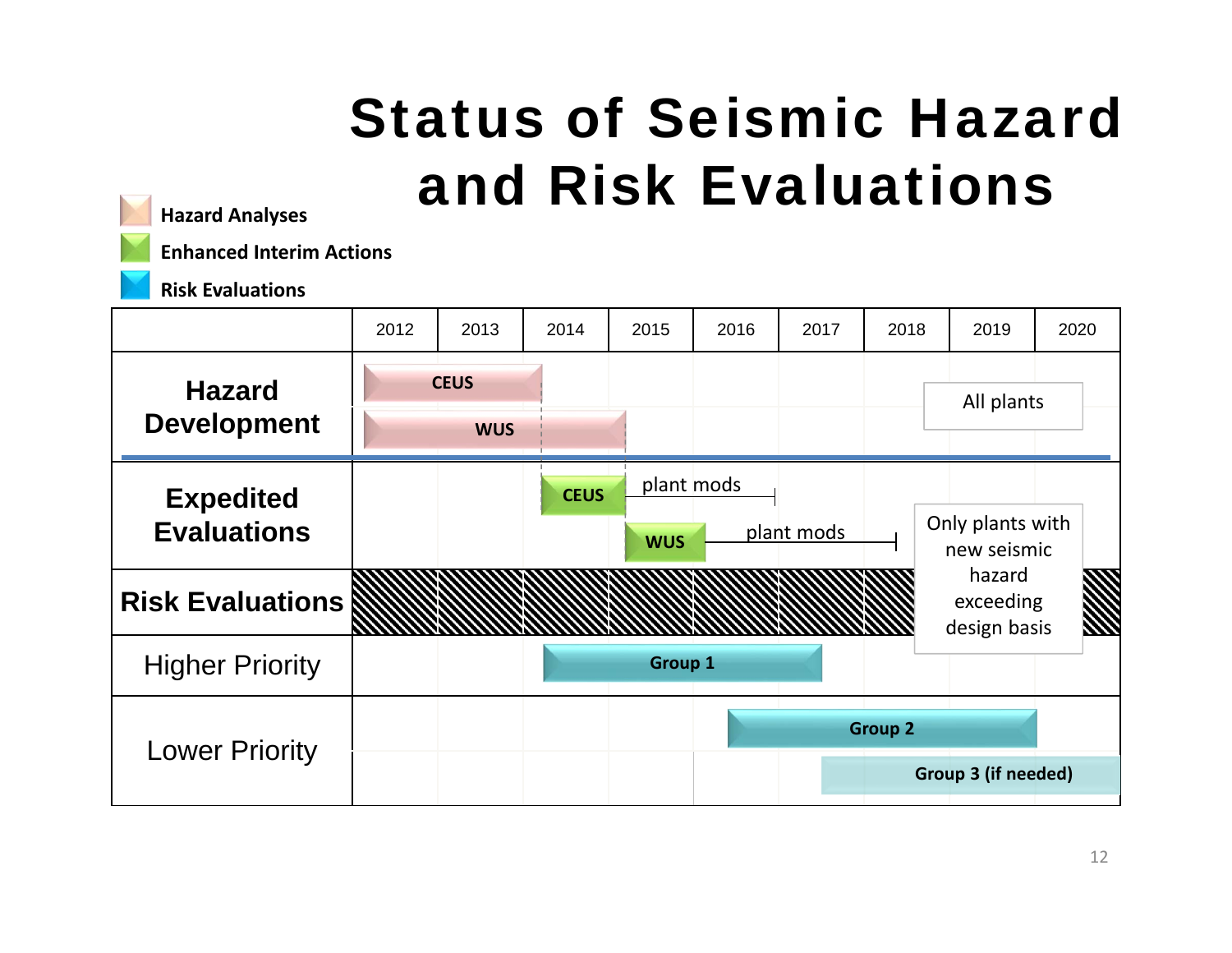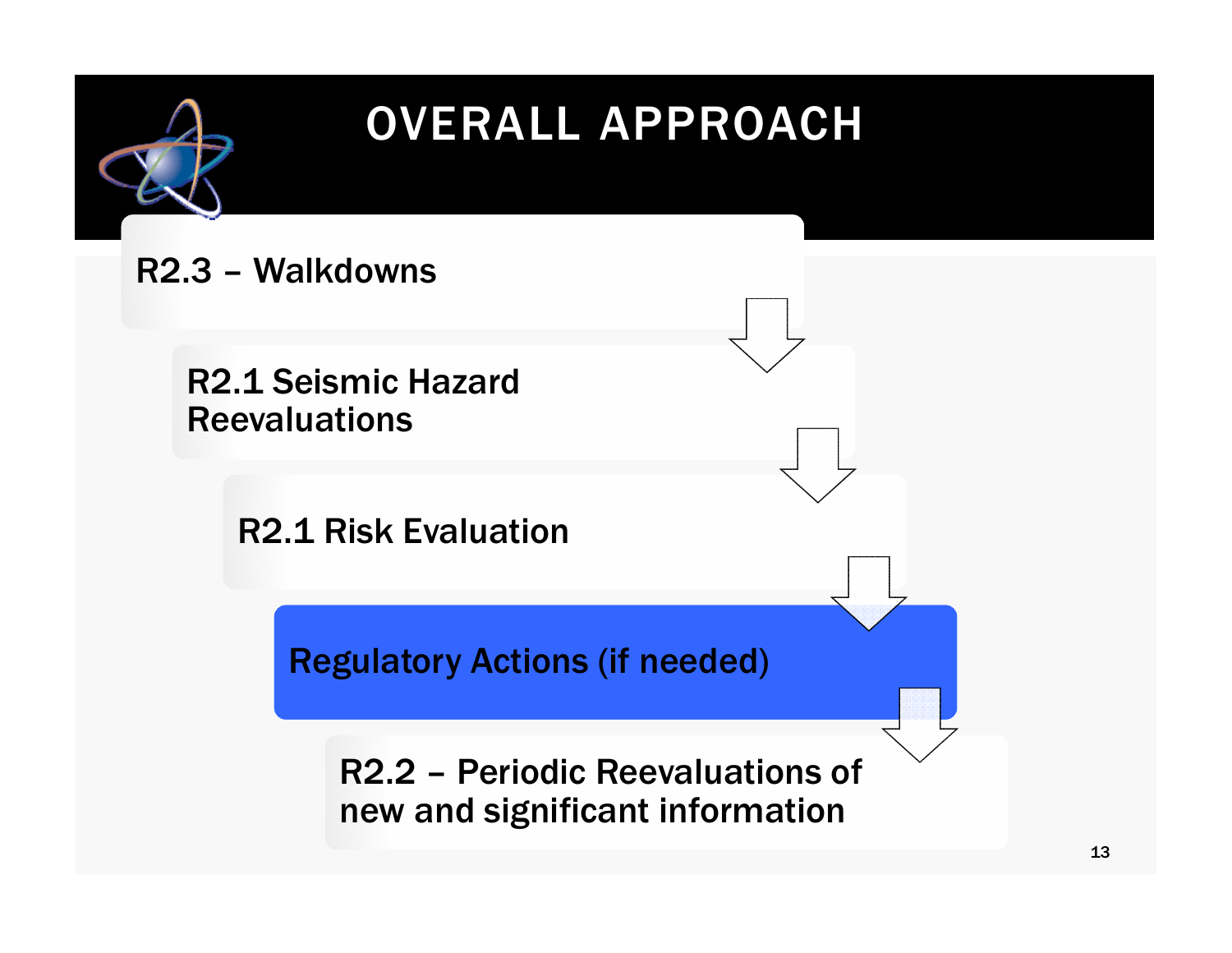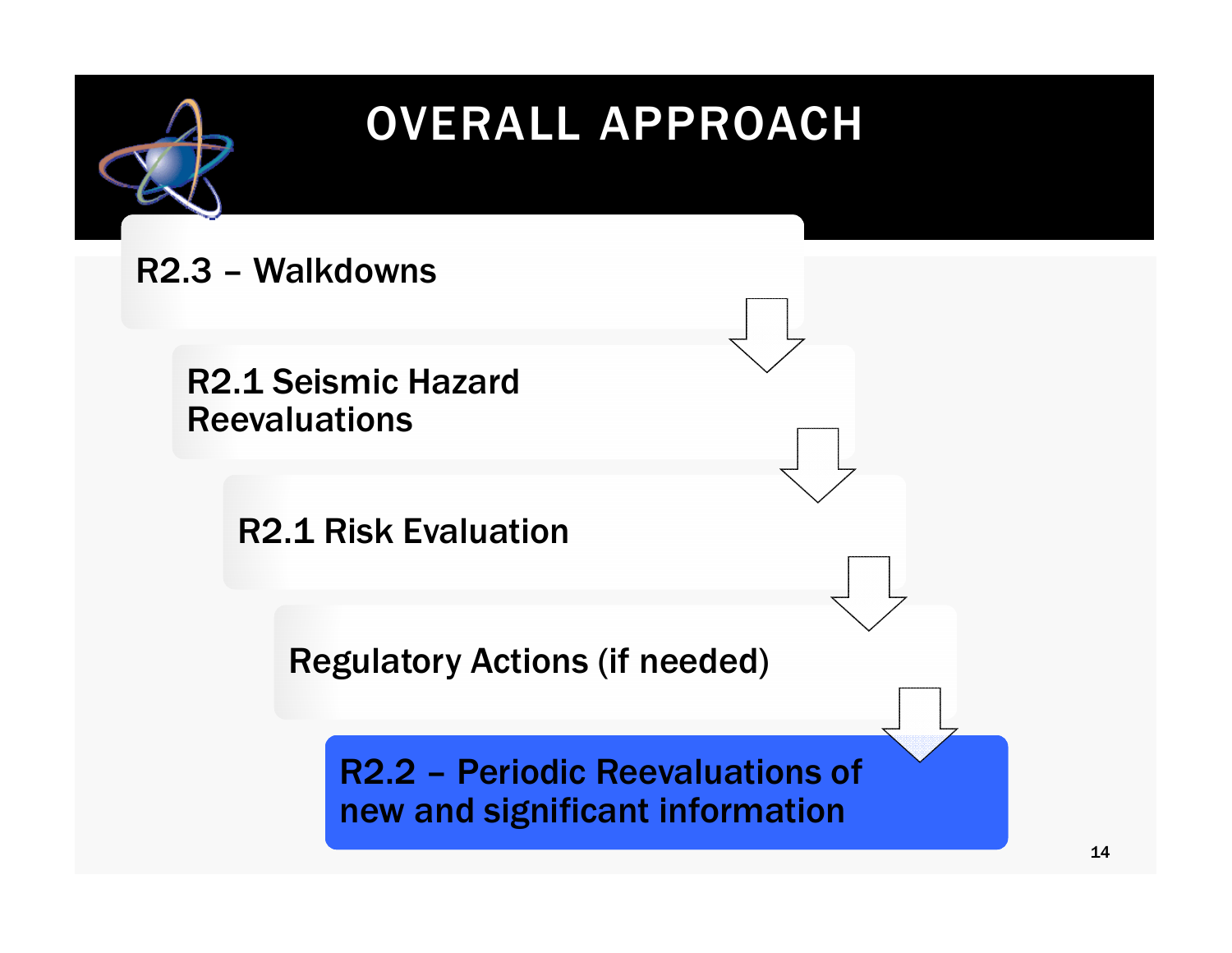

## RECOMMENDATION 2.2

- *"Initiate rulemaking to require licensees to confirm seismic hazards and flooding hazards every 10 years and address any new and significant information. If necessary, update the design basis for SSCs important to safety to protect against the updated hazards."*
- NRC Staff approach to address this recommendation described in SECY–15-0137 and SECY-16-0144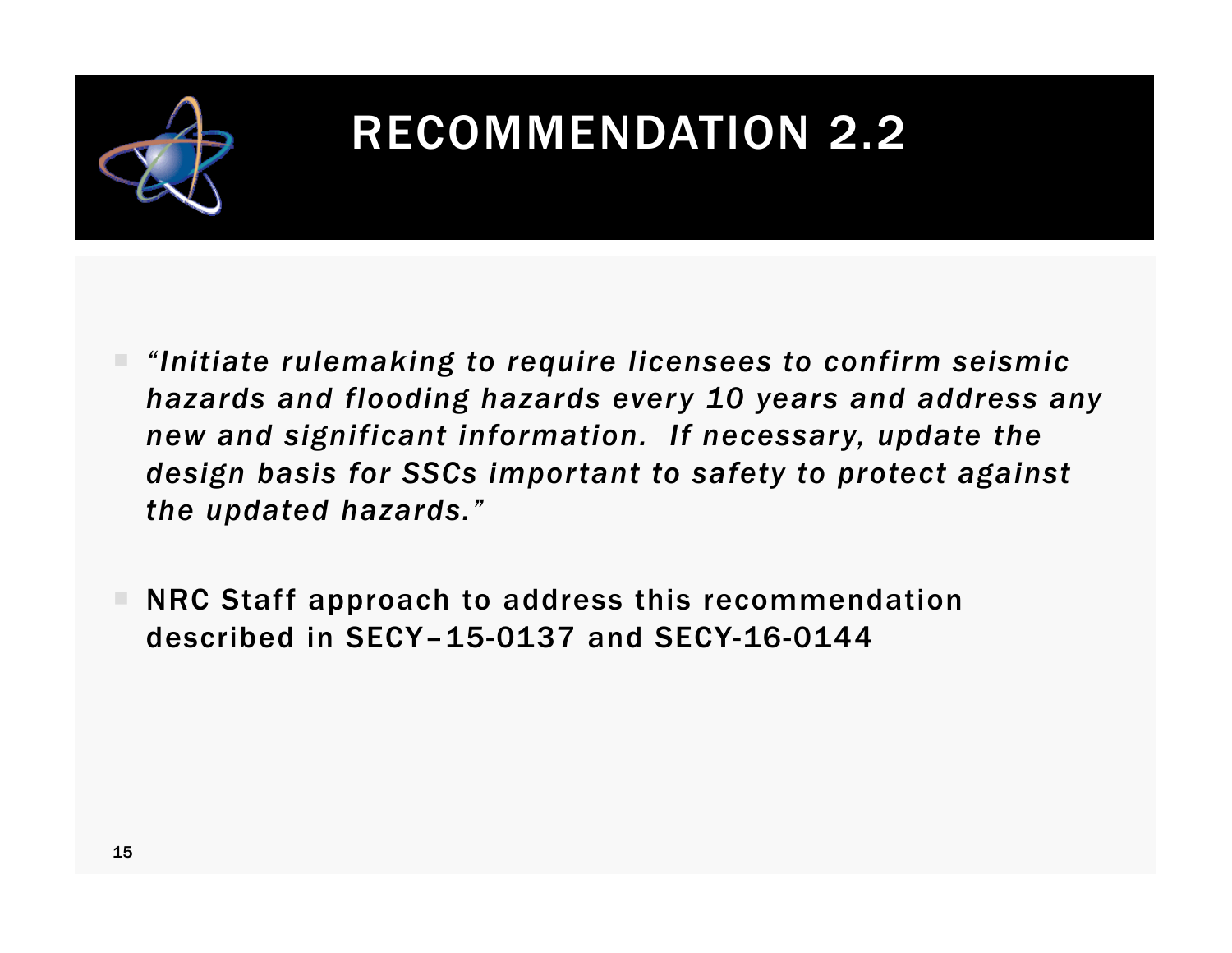### ONGOING ASSESSMENT OF NATURAL HAZARDS PROPOSED FRAMEWORK

- ш Complements existing processes for evaluating new information
	- Proactive
	- Systematic
	- Timely/efficient
	- Predictable
- $\mathbb{R}^n$  Seeks, aggregates, and interprets new information related to external hazards
- $\blacksquare$  Leverages existing agency capabilities
- Assesses the potential effect of new information on plants and refers issues to appropriate regulatory program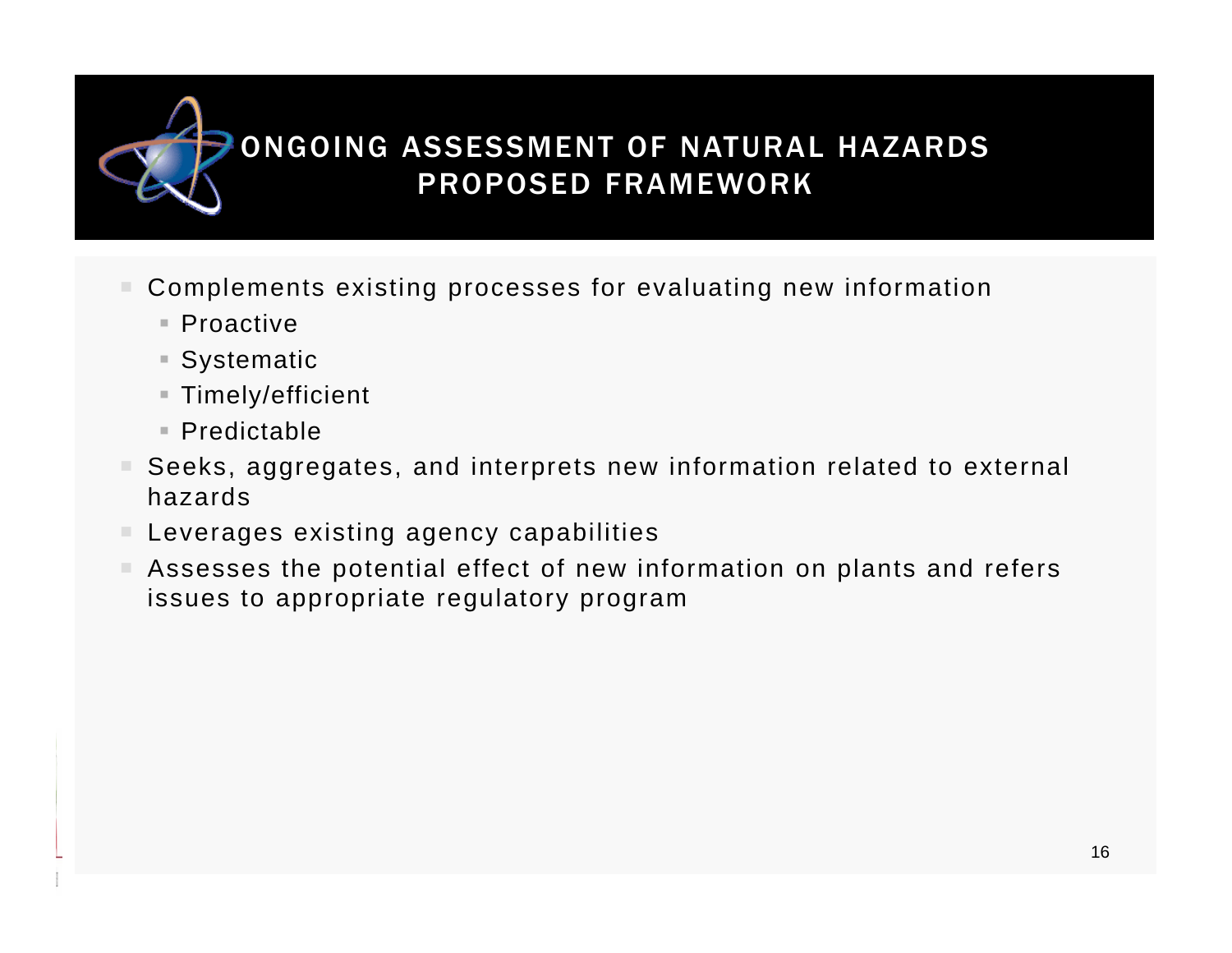### Ongoing Assessment of Natural Hazards Key Elements

#### **Knowledge Base Activities**

- Compiles and organizes existing info/tools
- Incorporates new info/tools

#### **Active Technical Engagement and Coordination**

– Periodic engagement with external organizations as well as scientific and technical communities

#### **Assessment Activities**

- Collects and integrates new information
- Assesses whether new/aggregated information has a significant effect on site hazard
- [If needed] Refers the issue and associated analyses to appropriate regulatory process

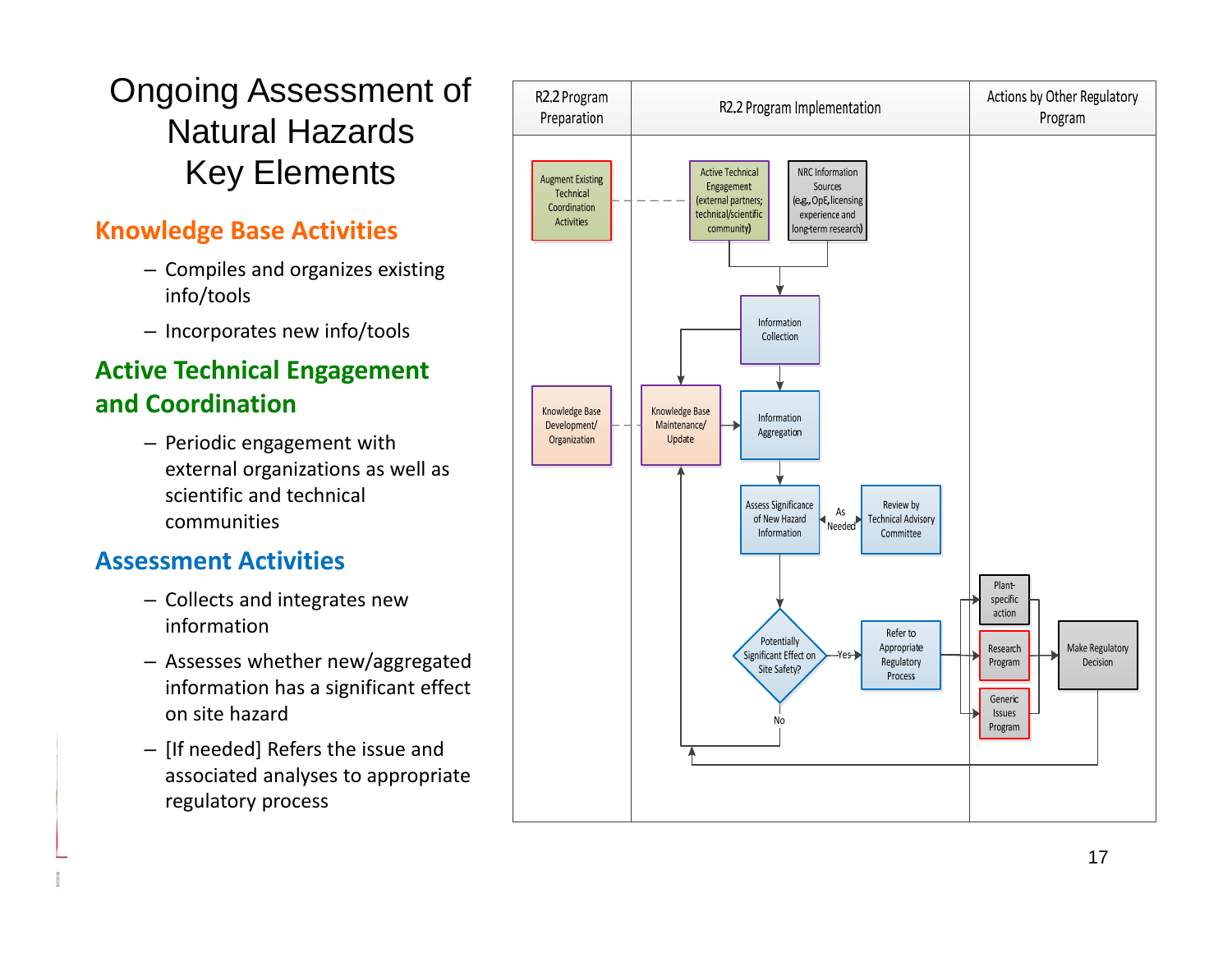

## SAFETY ENHANCEMENTS FROM TIER 1 ACTIONS

### Substantial safety enhancements already achieved

- Mitigation Strategies fully in place. Added capacity to deal with the station blackout and loss of access to ultimate heat sink
- Addressing vulnerabilities found during walkdowns
- $\blacksquare$  Implementation of interim actions for external hazards
- $\blacksquare$  Implementation of other recommendations and through other measures (e.g., SFP instrumentation)

### Some enhancements will extend beyond 2016

- SPRAs will provide additional insights into safety enhancements through understanding of integrated plant response to seismic events
- Implementation of Proposed Mitigation of Beyond-Design-Basis Events (MBDBE) Rulemaking
- $\blacksquare$  Potential implementation of the proposed approach for ongoing assessment of natural hazards